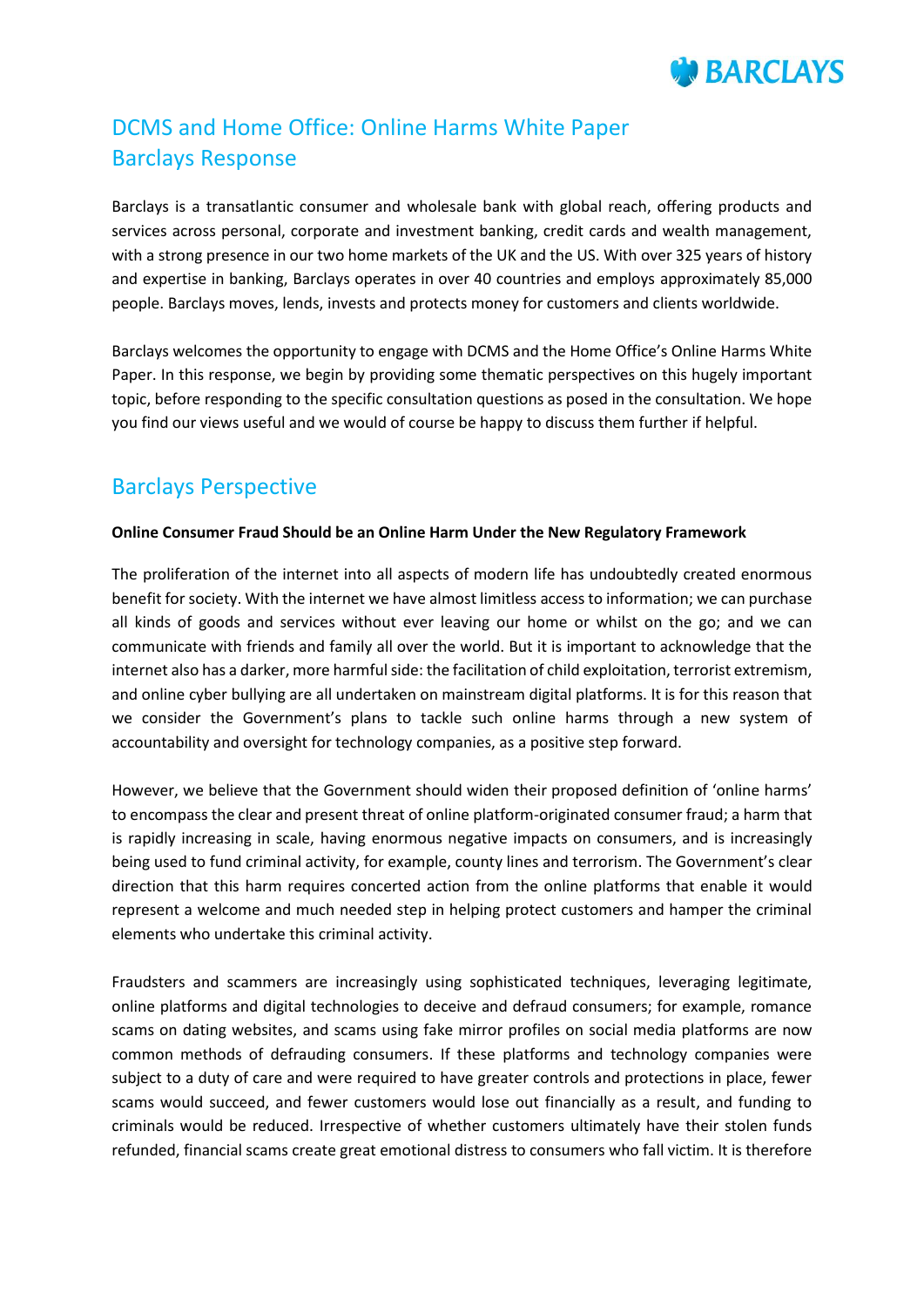

imperative to maximise efforts to stop fraud and scams at their source – preventing them from taking place in the first place, rather than just remediating any financial impact to consumers.

Regrettably, the Government's proposed approach excludes online fraud from the scope of the new proposed regulatory framework, on the basis that there are separate Government initiatives seeking to tackle this issue. However, these initiatives focus predominantly on the financial services sector, placing responsibility and accountability for preventing fraud on financial institutions. While these initiatives are positive, they can only go so far. A more holistic approach, encompassing technology and social media platforms, would be much more effective in disrupting the fraud ecosystem, preventing fraud at its source, and reducing the flow of funds to criminals.

Given fraud and financial scams are one of the fastest growing crimes in Britain, and online platforms are playing an increasingly central role in online fraud, we therefore urge Government to reconsider the proposed scope of the new regulatory framework and include online fraud as an online harm.

#### **The New Regulator Should be Empowered to Require Firms to Take Action to Reduce Fraud**

Barclays believes including online fraud in scope of the new regulatory framework would provide a significant opportunity for the new regulator to take action against this increasing online harm.

Consumers, rightly, expect the organisations with which they engage to protect them from criminal activity. If a consumer trusts a dating site to find them a partner, or a social media site to engage in an online community, then those organisations should have a responsibility to take reasonable action to prevent that customer being targeted by fraudsters misusing their product, platform or service. Unfortunately, there are currently various barriers that may discourage these firms from taking action: the scale of online activity may make monitoring and policing content for online fraud seem a difficult task to tackle; and there may be little commercial incentive for these firms to take action to reduce the prevalence of online harms on their platform. However, these perceived barriers should not excuse these firms from their responsibilities to protect consumers. Rather, digital platforms and social media firms should face minimum requirements to protect their users, regardless of their complexity.

Positively, the introduction of this new regulatory framework, would require firms that currently inadvertently facilitate significant volumes of online fraud to take action, and would enable the proposed regulator to enforce changes and controls that could help prevent fraud taking place. And if firms fail to meet their new obligations and responsibilities, the new regulator should be empowered to hold them responsible for any negative social impact or consumer detriment that results – reflecting the 'polluter pays principle'.

Barclays therefore believes the proposed 'duty of care' for social media and digital platforms should include a responsibility to protect consumers from online fraud. As with any other utility, those who operate the systems should have responsibility for ensuring they are safe to use, fit for purpose, and not abused. At a very high level, this could be achieved by requiring social media firms and digital platforms to undertake adequate 'Know Your Customer' (KYC) checks on their users, so only legitimate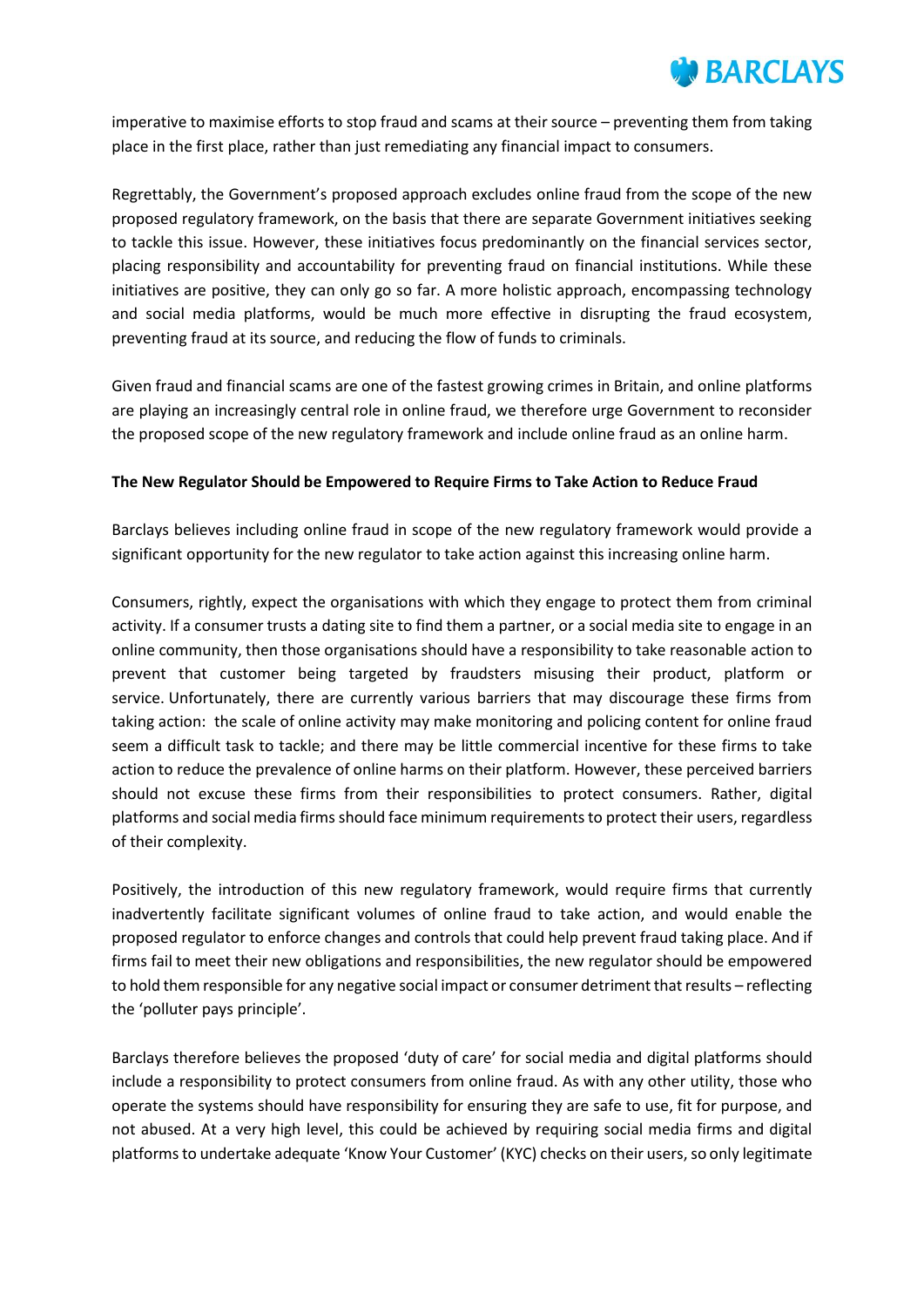

consumers are able to use their services, and by requiring them to deploy minimum standards of fraud prevention and detection measures across their platforms.

In the financial services sector, a group of Payment Service Providers have signed up to the Contingent Reimbursement Model (CRM) voluntary code. The code aims to reduce the prevalence of Authorised Push Payment (APP) scams, and reimburse customers where they have met a reasonable level of care. This is a major step forward, and demonstrates how an ecosystem wide framework can be implemented to ensure consumers are protected against online fraud. Given the central role major online firms play in facilitating fraud in the broader fraud and scams ecosystem, Barclays believes the CRM should be extended to include digital platforms and social media firms, requiring them to reimburse consumers for fraud undertaken on their platforms. Bringing these firms in scope of the CRM reimbursement principles would likely provide strong commercial incentives for them to take action to prevent fraud at its source, reduce the flow of funds to criminals, and reduce the harm caused by fraud and scams across the wider ecosystem.

In summary, to reduce the rapidly increasing levels of online fraud, Barclays believes:

- 1. Government should bring online fraud into scope of the online harms framework.
- 2. The proposed online harms regulator should be empowered to require social media and digital platforms to implement certain controls and requirements in order to reduce fraud.
- 3. The CRM voluntary Code should be extended to include social media firms and digital platforms, to reduce the incidence of fraud, and the harm it causes across the wider ecosystem.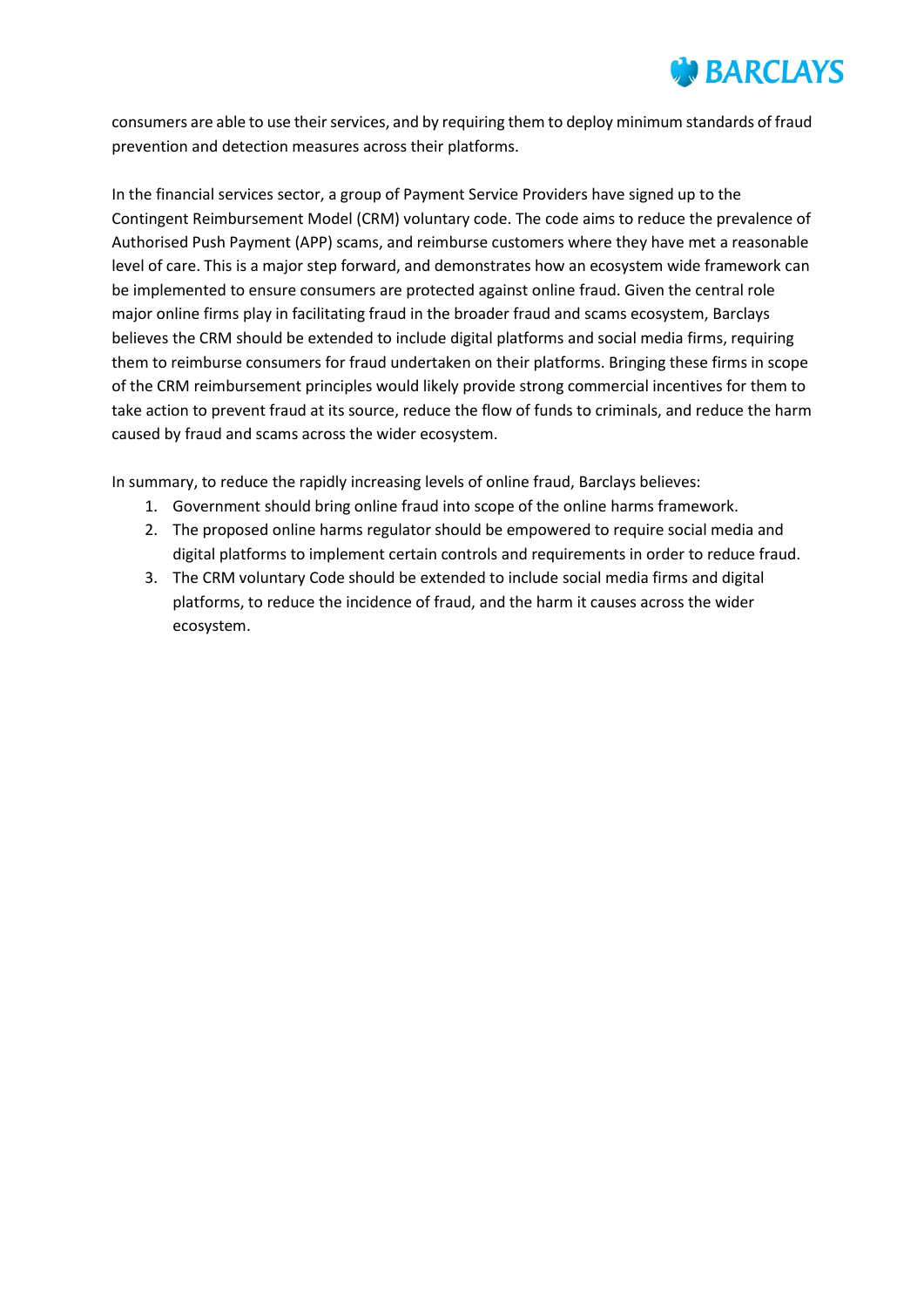

# Consultation Questions

**1. This government has committed to annual transparency reporting. Beyond the measures set out in this White Paper, should the government do more to build a culture of transparency, trust and accountability across industry and, if so, what?**

Barclays supports the Government's intention to require annual transparency reports from companies, outlining the prevalence of harmful content on their platforms and the measures they are taking to address the problem.

As set out in the section above, Barclays strongly believes that online fraud should be brought into scope of the new regulator as an online harm. Indeed, Barclays sees particular value in the reporting of economic crime and online fraud and scams by online firms, for example: the number of fake account accounts identified; the number of fraud / scam cases reported; the action taken in response to those reports. Transparent reporting of economic crime, and fraud and scams undertaken across the major online platforms would provide a much clearer sense of scale of the issue, which would subsequently help drive greater action to solve the problem. To ensure data published would be of maximum value, all firms should follow a standardised methodology to measure their online harms.

# **2. Should designated bodies be able to bring 'super complaints' to the regulator in specific and clearly evidenced circumstances?**

Yes, Barclays supports the Government's proposed approach, enabling designated bodies to bring super complaints regarding online harms to a designated regulator.

#### **2a. If your answer to question 2 is 'yes', in what circumstances should this happen?**

Designated bodies should be allowed to bring forward super-complaints in circumstances similar to those prescribed in legislation covering the role of designated bodies in other markets (e.g. The Enterprise Act 2002 or the Financial Services (Banking Reform) Act 2012). Namely, designated bodies should be able to raise super-complaints where they see evidence that any feature, or combination of features is, or appears to be, significantly harming the interests of consumers.

# **3. What, if any, other measures should the government consider for users who wish to raise concerns about specific pieces of harmful content or activity, and/or breaches of the duty of care?**

Barclays believes consumers should have the right to complain or raise concerns about specific pieces of online harm to the new regulator, as is the case with existing regulators, such as the Financial Conduct Authority (FCA), the Financial Ombudsman Service (FOS) and the Information Commissioner's Office (ICO). With respect to the FOS, if a consumer feels aggrieved by a financial service they have received, they can lodge a complaint with the FOS who will raise it with the firm in question. The establishment of an equivalent 'Digital Ombudsman' with oversight of social media platforms and responsibility to mitigate the risks as described in the White Paper and online fraud, may provide an effective model for consumers to raise concerns and seek redress arising from failure to prevent online harms or fraud on social media or digital platforms.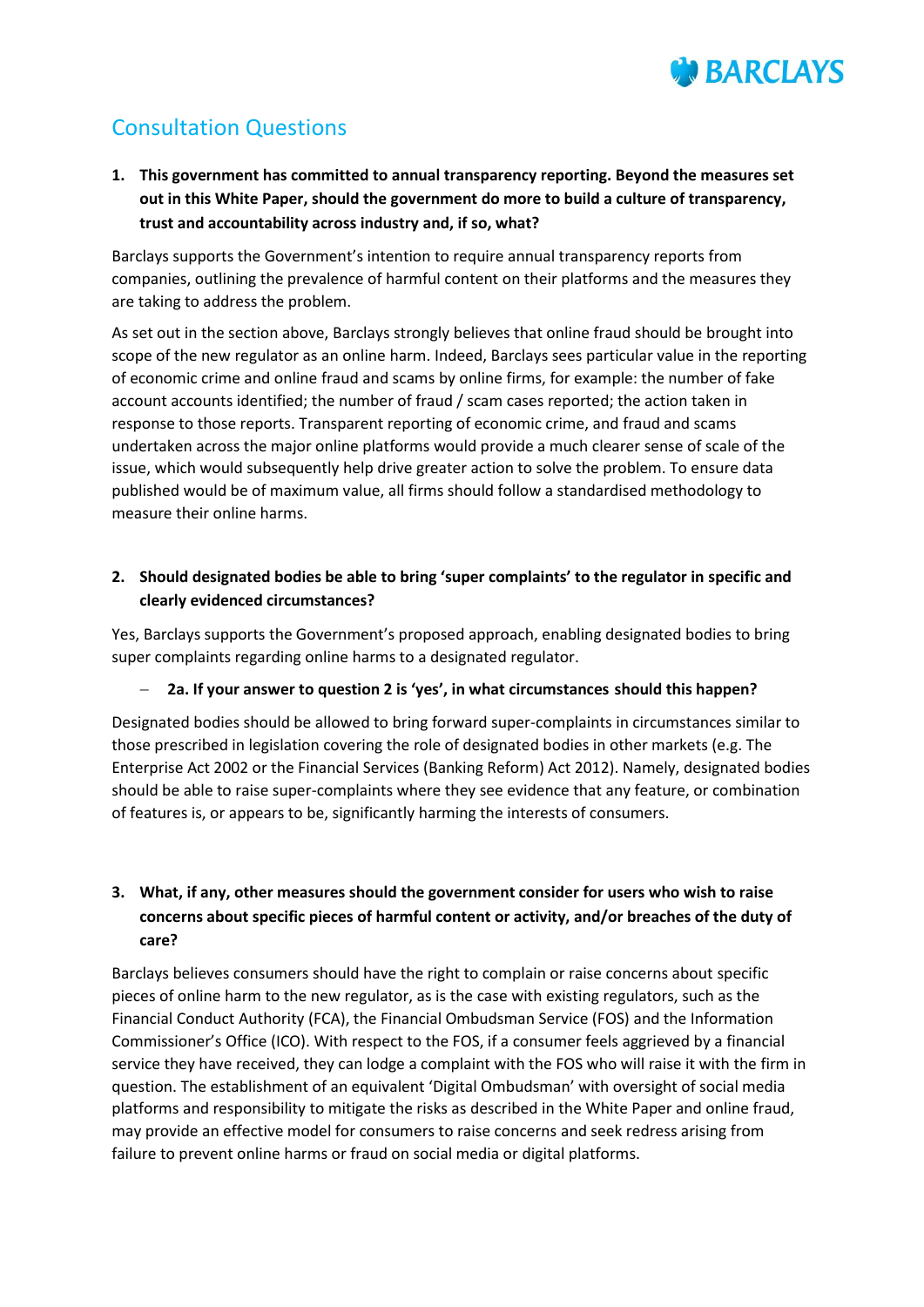

# **4. What role should Parliament play in scrutinising the work of the regulator, including the development of codes of practice?**

Parliament should scrutinise the work of the new regulator for online harms in the same manner as they do for other existing regulators, policy and legislation, i.e. formal inquiries and ad hoc evidence sessions with the regulator. It is important to ensure consistent standards of scrutiny across the board.

# **5. Are proposals for the online platforms and services in scope of the regulatory framework a suitable basis for an effective and proportionate approach?**

Barclays believes that the proposals are appropriate for the online harms identified as being in scope of the regulatory framework. However, as we have set out, Barclays strongly believes that economic crime and online fraud should also be brought into scope of the new regulator as an online harm. This would enable the new regulator to take effective action against online firms if they facilitate this rapidly growing crime.

#### **6. In developing a definition for private communications, what criteria should be considered?**

Barclays believes any new regulatory framework introduced to protect the public online should not apply to companies' internal private communications networks or platforms.

# **7. Which channels or forums that can be considered private should be in scope of the regulatory framework?**

As set our previously, Barclays strongly believes that online fraud should be brought into scope of the new regulator as an online harm.

Online private channels and forums are often used by criminals to undertake online fraud. Barclays believes that where there is suspicion of abuse by particular individuals or organisations based on a complaint or other information, private channels and forums provided by online platforms should be in scope of the regulatory framework. Of course, as acknowledged in the consultation document, any action taken by the regulator should be proportionate and consistent with Article 8 of the European Convention on Human Rights. Without access to private channels, large swathes of the internet would be out of reach of the regulator and its potential effectiveness as a regulator would be reduced.

 **7a. What specific requirements might be appropriate to apply to private channels and forums in order to tackle online harms?**

Any specific requirements applied to private channels would need to be proportionate and aligned with all applicable data privacy requirements.

**8. What further steps could be taken to ensure the regulator will act in a targeted and proportionate manner?**

When this new regulator is established, it is important to ensure it is aligned with other regulators, for example, the FCA, ICO, OfCom, to ensure there is close cooperation and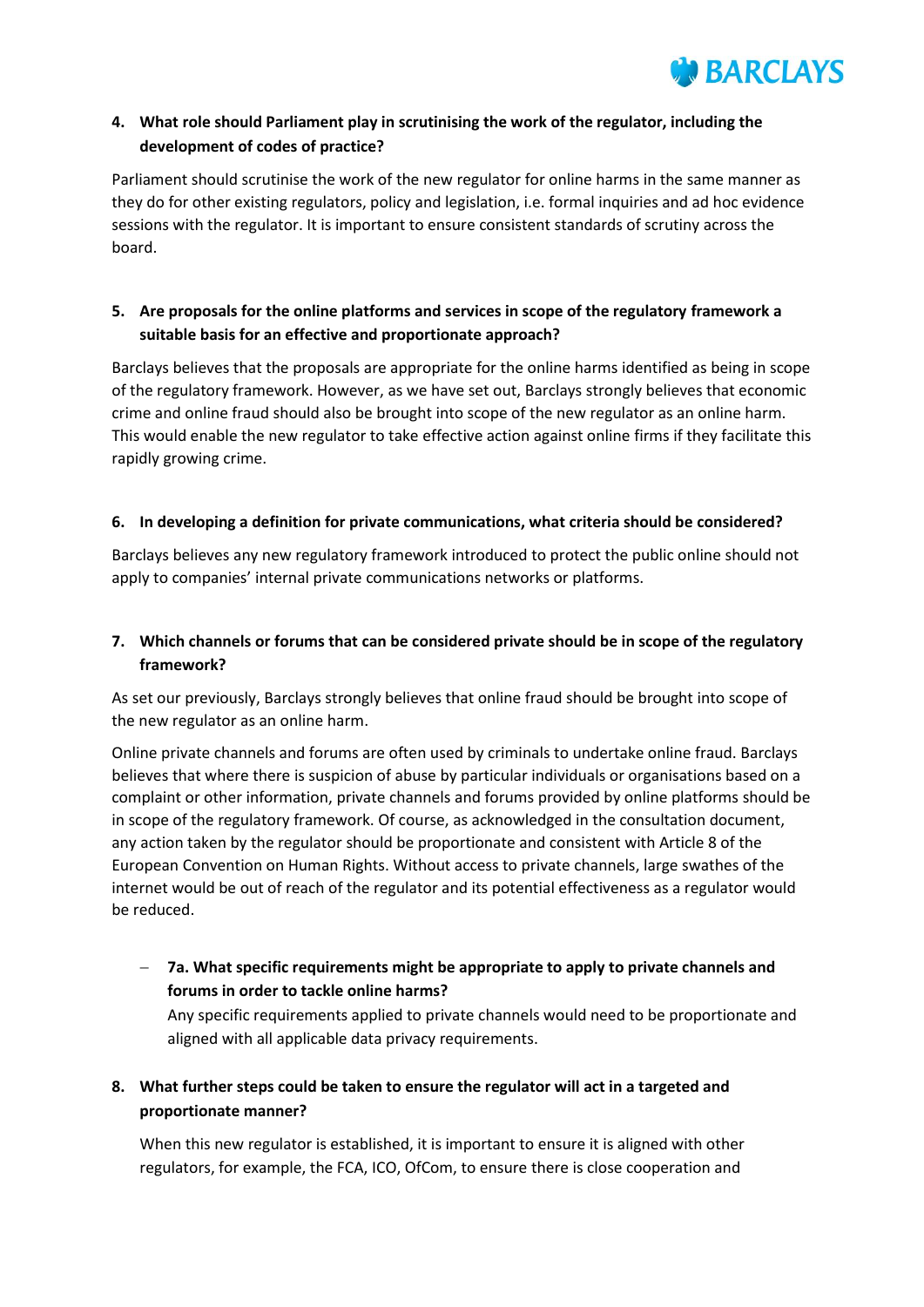# **BARCLAYS**

interaction, and no duplication in remit exists. It is also important to ensure the role of this new regulator is clear, vis-à-vis the broader consumer and competition law responsibilities of Competition and Markets Authority, the sectoral regulators and any new regulatory function introduced following the Furman Review of Competition in Digital Markets.

As mentioned previously, Barclays strongly believes that online fraud should be brought into scope of the new regulator as an online harm. If this were to occur, Barclays believes the regulator should:

- commit to a Service Level Agreement to respond to urgent concerns raised by industry, for example, e.g. taking action to ensure third parties remove adverts identified as being fraudulent within a reasonable period of time.
- introduce Know Your Customer (KYC) and due diligence requirements for social media, digital platforms and online advertisers. Currently, these requirements do not exist, allowing online criminals to misrepresent themselves online, and scam both vulnerable and tech savvy consumers. Having such identity verification procedures in place would deter and likely reduce the number of parties looking to engage in fraudulent activity. Similar requirements have existed in financial services for many years. With the transformation of the internet, these protections should be replicated for online firms to reflect modern times, and ensure consumers are best protected.
- undertake periodic assessments of the online-harm threat landscape, with wider input and support from industry, to remain up to date with the nature and volume of the most harmful activities. This will help target enforcement and so ensure regulation remains proportionate.
- introduce a kitemark standard for firms to demonstrate they comply with the regulatory framework, which would encourage a voluntary increase in standards.
- introduce a framework of principles to guide the behaviour of firms, similar to the FCA's Conduct of Business rules.

Furthermore, to ensure the regulator acts in an appropriate and proportionate manner, the enabling regulation could include a regulatory steer, setting out the relevant principles to be followed by the regulator in the exercise of its duties.

# **9. What, if any, advice or support could the regulator provide to businesses, particularly start-ups and SMEs, comply with the regulatory framework?**

It may not be clear to some firms whether they are in scope of the new regulatory framework and whether they are subject to any new requirements. The regulator should develop clear, easily understood guidelines to help firms understand their responsibilities and best practice guidance on how they can comply with any new framework. The new regulator should also seek to raise awareness and educate firms how their business model could be exploited by criminals for fraudulent purposes. For example, a start-up establishing a new social network platform may not fully appreciate how its platform could be abused by fraudsters.

Barclays would suggest that the larger social media firms and digital platforms would be relatively well equipped to implement and comply with the new framework, given the resources available to them.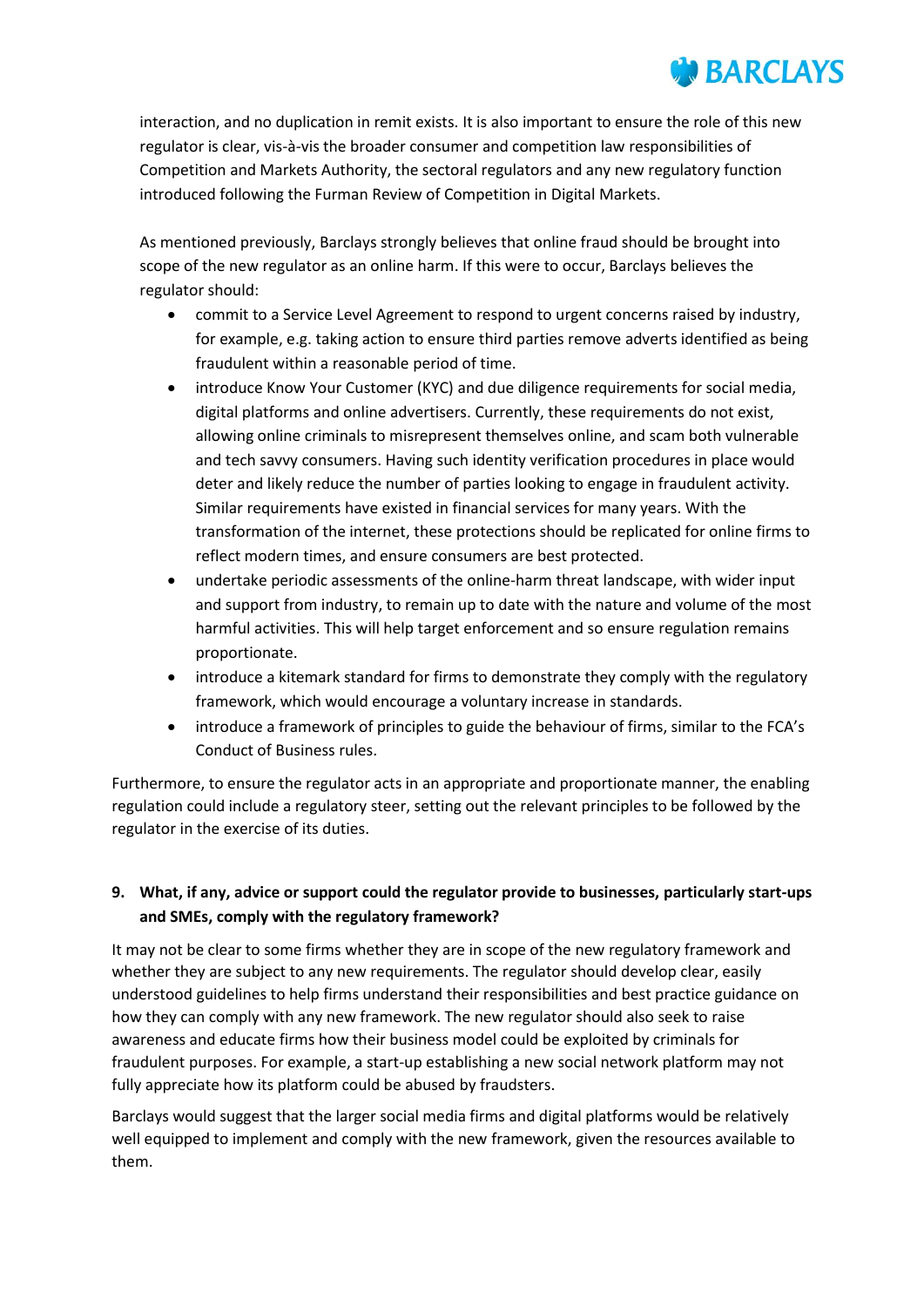

#### **10. Should an online harms regulator be: (i) a new public body, or (ii) an existing public body?**

Regardless of whether the new regulator is established as a new public body, or within an existing public body, Barclays believes it should be equipped with expertise in all relevant areas required to fulfil its responsibilities.

As mentioned previously, Barclays strongly believes that online fraud should be brought into scope of the new regulator as an online harm. It is for this reason that Barclays believes the new regulator should work in close cooperation with the existing financial services regulator, the FCA, and the FOS to ensure it is best positioned to take action against online fraud. Indeed, as mentioned previously (see response to questions 3 and 8), it is vital that the new regulator works closely with all other interested regulators to ensure all stay aligned and they are not driving towards competing objectives.

#### **10a. If your answer to question 10 is (ii), which body or bodies should it be?**

Barclays has not responded to this question.

#### **11. A new or existing regulator is intended to be cost neutral: on what basis should any funding contributions from industry be determined?**

Any funding contributions from industry should be provided by the online platforms and social media firms the new regulatory framework is intended to cover. Funding could also be partgenerated through a model equivalent to the FOS, where a fee is levied on a firm by the regulator, if a complaint is made against that firm.

# **12. Should the regulator be empowered to i) disrupt business activities, or ii) undertake ISP blocking, or iii) implement a regime for senior management liability? What, if any, further powers should be available to the regulator?**

Barclays strongly believes that the new regulator for online harms should be provided with strong powers of intervention to achieve its objectives. We would support the regulator having all the powers referenced in the question.

Barclays believes the regulator should have the power to check whether human intervention is included in any process resulting in 'decisions' stemming from automated decision making (under the GDPR and in conjunction with the Information Commissioner) in the context of profiling using personal data, where an outcome has resulted in, or has the potential to result in, online harm.

If the CRM voluntary code is not extended to cover social media and digital platforms directly, Barclays believes the regulator should be empowered to require these firms to refund consumers who fall victim to a scam on their platform, if the firm is deemed to be at fault.

When seeking to create a protective environment for consumers online, use of 'soft powers' to encourage outcomes on a best efforts basis will be insufficient to resolve the problems that currently exist. The regulator should be appropriately empowered to take action or enforce new mandatory rules or requirements on entities within its remit. Financial services and medicine are good examples of strong regulatory frameworks resulting in positive consumer outcomes.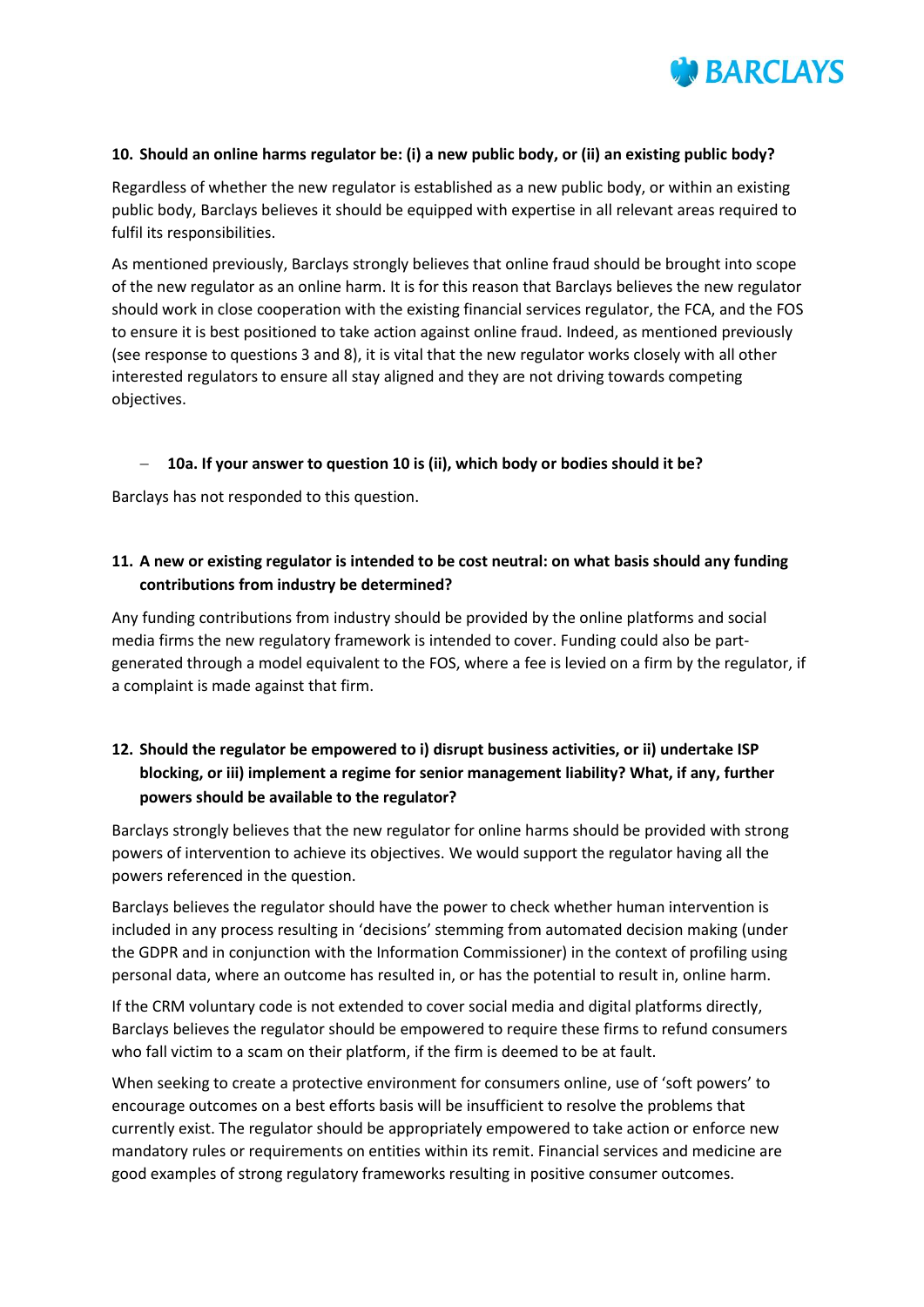

The new regulator will require wide information gateways to share information with relevant organisations and law enforcement both within the UK and overseas.

# **13. Should the regulator have the power to require a company based outside the UK and EEA to appoint a nominated representative in the UK or EEA in certain circumstances?**

Yes, the regulator should have the power to require a company based outside the UK and EEA to appoint a nominated representative in the UK, if doing so would help it achieve its objective of reducing online harms. It is important to recognise the difficulties in seeking to regulate a global online network that does not operate with national borders, within the boundaries of only one jurisdiction. There is a risk that the online harms regulator may be unable to take action if a firm is based, or harm is committed, outside of the UK or EEA. The online harms regulator should therefore take bold action to ensure it has the necessary powers or authority to effectively regulate the ecosystem within the UK, and is able to work closely with regulators and law enforcement overseas to achieve its objectives.

# **14. In addition to judicial review should there be a statutory mechanism for companies to appeal against a decision of the regulator, as exists in relation to Ofcom under sections 192-196 of the Communications Act 2003?**

Barclays believes there should be a statutory mechanism providing the opportunity for firms to appeal against a decision of the regulator.

 **14a. If your answer to question 14 is 'yes', in what circumstances should companies be able to use this statutory mechanism?**

Barclays has not responded to this question.

 **14b. If your answer to question 14 is 'yes', should the appeal be decided on the basis of the principles that would be applied on an application for judicial review or on the merits of the case?**

Barclays has not responded to this question.

# **15. What are the greatest opportunities and barriers for (i) innovation and (ii) adoption of safety technologies by UK organisations, and what role should government play in addressing these?**

Unfortunately, there are currently various barriers that may discourage digital platforms and social media firms from taking action to address online harms: the scale of online activity may make monitoring and policing content for online fraud seem a difficult task to tackle; and there may be little commercial incentive for these firms to take action to reduce the prevalence of online harms on their platform. However, these perceived barriers should not excuse these firms from their responsibilities to protect consumers. Rather, digital platforms and social media firms should face minimum requirements to protect their users, regardless of their complexity. The establishment of a new regulator and regulatory framework may be required to force firms to take action.